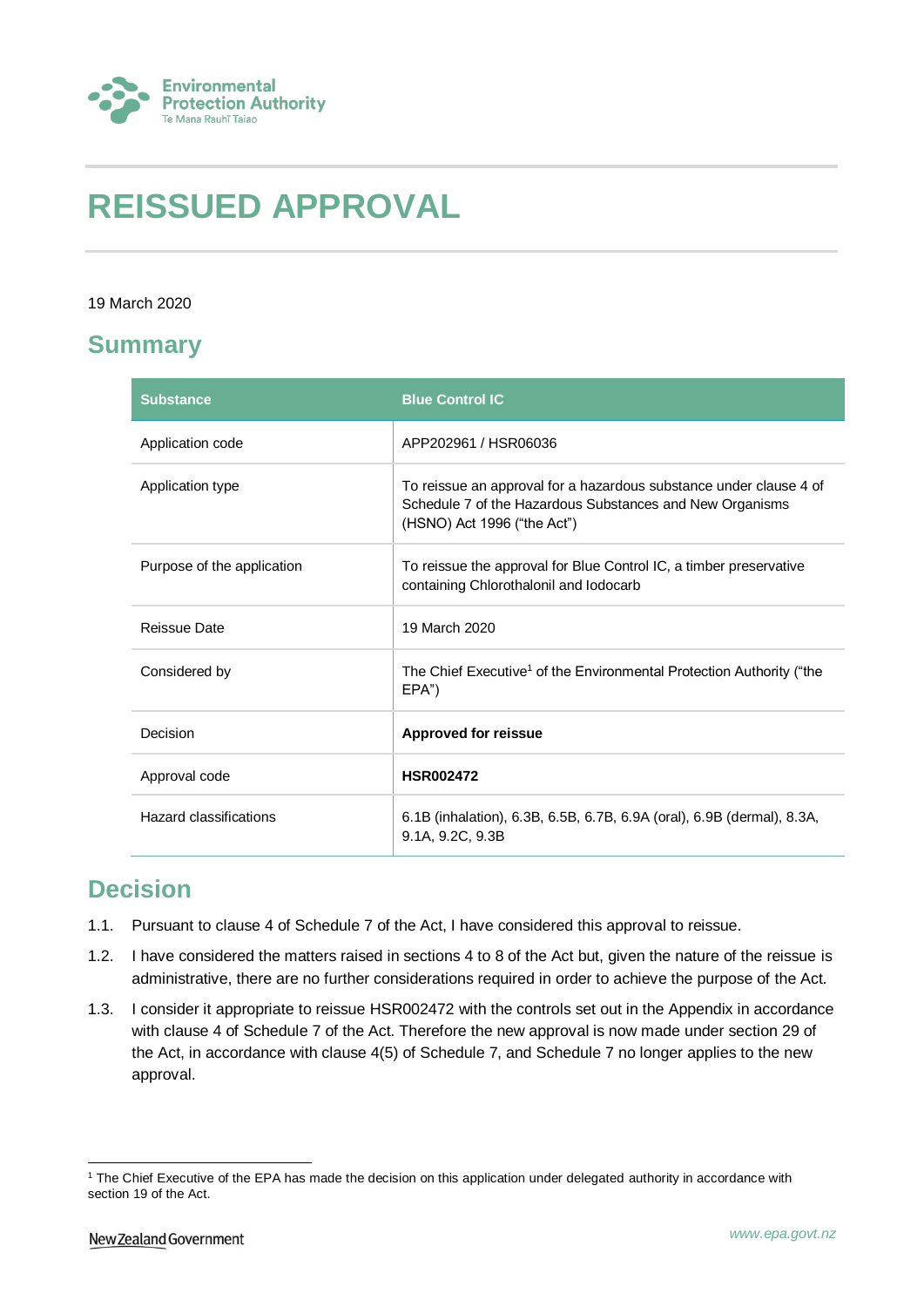1.4. The transitional provisions of the relevant EPA Notices apply to the reissued approval for the transitional period which begins on the date of reissue and ends on 31 March 2022.

*Signed by:* **Date: 19 March 2020**

Dr Allan L Freeth

**Chief Executive, EPA**

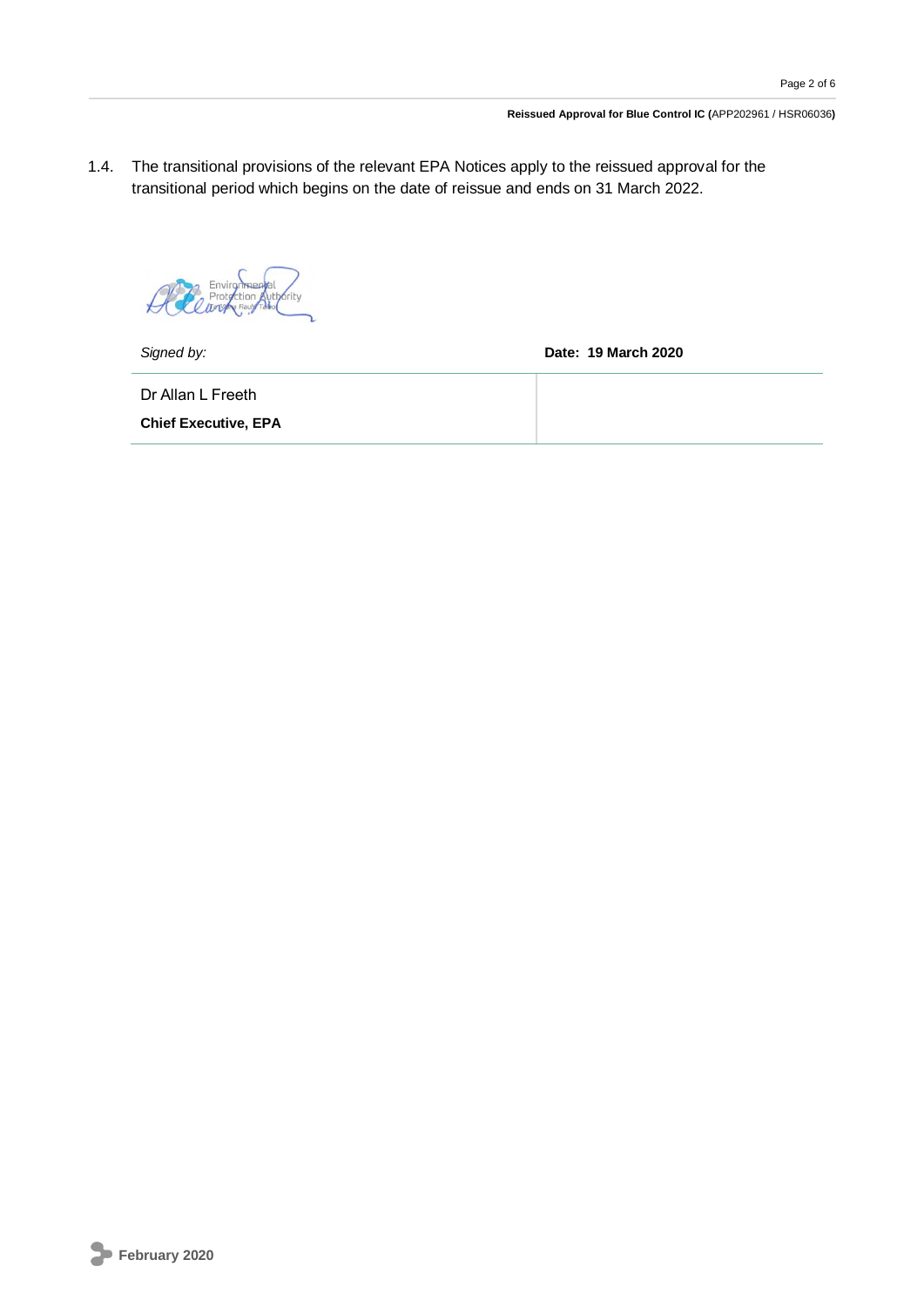**Reissued Approval for Blue Control IC (**APP202961 / HSR06036**)**

# **Appendix: Controls applying to Blue Control IC**

### **EPA Controls**

| <b>Control</b><br>code | <b>EPA Notice</b>                                                       | <b>Control description</b>                                   |
|------------------------|-------------------------------------------------------------------------|--------------------------------------------------------------|
| LAB                    | <b>EPA Labelling</b><br>Notice 2017                                     | Requirements for labelling of hazardous substances           |
| <b>PKG</b>             | <b>EPA Packaging</b><br>Notice 2017                                     | Requirements for packaging of hazardous substances           |
| <b>SDS</b>             | <b>EPA Safety Data</b><br>Sheet Notice 2017                             | Requirements for safety data sheets for hazardous substances |
| <b>DIS</b>             | <b>EPA Disposal</b><br>Notice 2017                                      | Requirements for disposal of hazardous substances            |
| HPC-1                  | <b>EPA Hazardous</b><br><b>Property Controls</b><br>Notice 2017 Part 1  | <b>Hazardous Property Controls preliminary provisions</b>    |
| $HPC-2$                | <b>EPA Hazardous</b><br><b>Property Controls</b><br>Notice 2017 Part 2  | Certain substances restricted to workplaces only             |
| $HPC-3$                | <b>EPA Hazardous</b><br><b>Property Controls</b><br>Notice 2017 Part 3  | Hazardous substances in a place other than a workplace       |
| HPC-4A                 | <b>EPA Hazardous</b><br><b>Property Controls</b><br>Notice 2017 Part 4A | Site and storage controls for class 9 substances             |
| HPC-4B                 | <b>EPA Hazardous</b><br><b>Property Controls</b><br>Notice 2017 Part 4B | Use of class 9 substances                                    |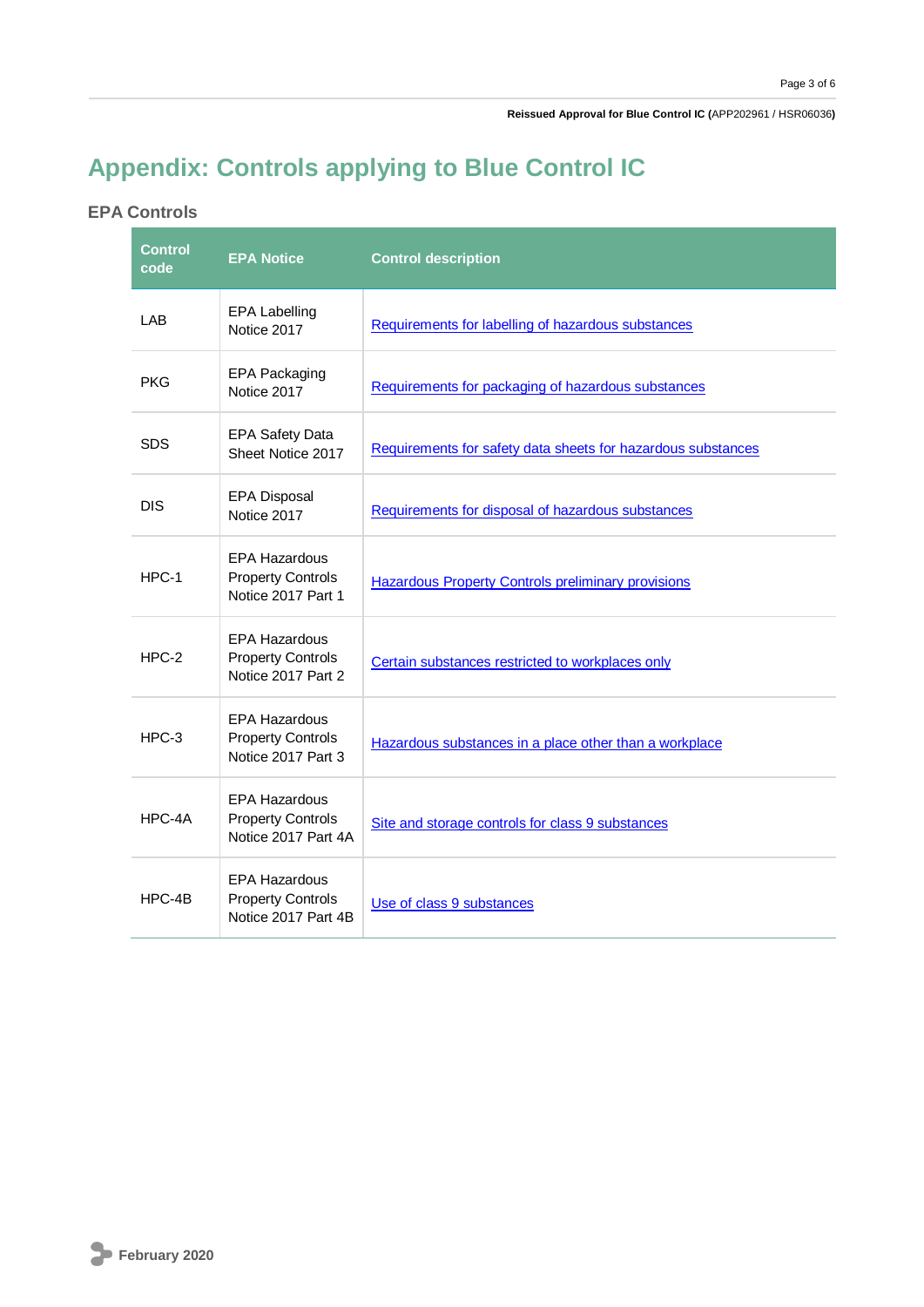#### **Reissued Approval for Blue Control IC (**APP202961 / HSR06036**)**

| <b>Control code</b>                      | <b>HSNO Act</b> | Control                                                                                                       |
|------------------------------------------|-----------------|---------------------------------------------------------------------------------------------------------------|
| Use restriction                          | Section 77A     | This substance shall only be used as an agent in the preservation<br>treatment of timber at industrial sites. |
| Environmental<br>exposure limit<br>(EEL) | Section 77B     | The EEL water value for iodocarb is 0.0001 mg/L                                                               |

### **HSNO Additional Controls and Modifications to Controls**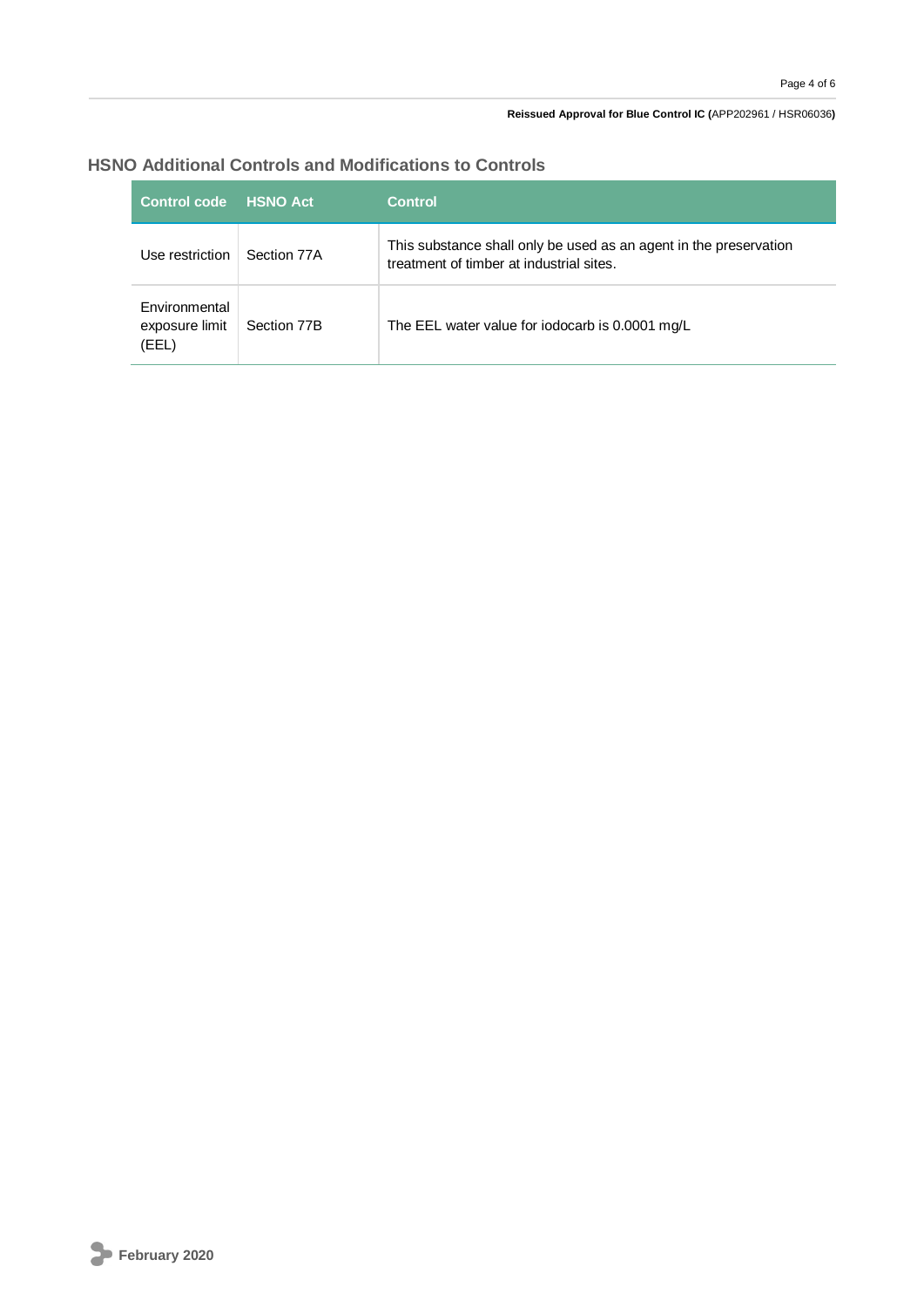#### **HSW (HS) Requirements**

Note: these requirements are not set for the substance under this approval but apply in their own right under the Health and Safety at Work (Hazardous Substances) legislation according to the classification of the substance. They are listed here for information purposes only.

| Code            | <b>Regulation</b>               | <b>Description</b>                                                                                                                              |
|-----------------|---------------------------------|-------------------------------------------------------------------------------------------------------------------------------------------------|
| <b>HSW2-1</b>   | Reg 2.1-2.4                     | Workplace labelling of hazardous substance containers                                                                                           |
| <b>HSW2-2</b>   | Reg 2.5-2.10                    | Signage                                                                                                                                         |
| <b>HSW2-3</b>   | Reg 2.11                        | <b>Safety data sheets</b>                                                                                                                       |
| <b>HSW2-4</b>   | Reg 2.12-2.14                   | Packaging                                                                                                                                       |
| <b>HSW3-1</b>   | <b>Reg 3.1</b>                  | Inventory                                                                                                                                       |
| <b>HSW3-2</b>   | Reg 3.2-3.3                     | Managing risks associated with hazardous substances                                                                                             |
| <b>HSW4-1</b>   | Reg 4.1-4.4                     | Compliance certificates for certified handlers                                                                                                  |
| <b>HSW4-2</b>   | Reg 4.5-4.6                     | Information, instruction, training and supervision                                                                                              |
| <b>HSW5-2</b>   | Reg 5.6-5.13                    | <b>Emergency response plans</b>                                                                                                                 |
| <b>HSW13-1</b>  | Reg 13.3-13.4                   | Records of application for class 6 substances                                                                                                   |
| <b>HSW13-2</b>  | Reg 13.7                        | Duty of PCBU who directs work using class 6, 8.1, 8.2, or 8.3 substances<br>to ensure equipment is appropriate                                  |
| <b>HSW13-3</b>  | Reg 13.8                        | Duty of PCBU who directs work using class 6 and 8 substances to ensure<br>personal protective equipment used                                    |
| <b>HSW13-4</b>  | Reg 13.9, 13.11                 | Certain substances to be under personal control of certified handler or<br>secured                                                              |
| <b>HSW13-7</b>  | Reg 13.14-13.16                 | Transportation of certain class 6 and 8 substances                                                                                              |
| <b>HSW13-8</b>  | Reg 13.17                       | Prohibition on use of substance in excess of tolerable exposure limit                                                                           |
| <b>HSW13-9</b>  | Reg 13.18                       | Duty of PCBU to ensure prescribed exposure standards for class 6<br>substances not exceeded                                                     |
| <b>HSW13-13</b> | Reg 13.26-13.29,<br>13.34-13.37 | Storage and segregation of certain class 6 or 8 substances                                                                                      |
| HSW13-14        | Reg 13.30-13.33                 | Secondary containment requirements for class 6 and 8 pooling<br>substances                                                                      |
| <b>HSW13-15</b> | Reg 13.34,<br>13.38-13.39       | Duty of PCBU to establish hazardous substance location and compliance<br>certificate requirements where certain class 6 or 8 substances present |
| HSW13-16        | Reg 13.40-13.44                 | Separation of hazardous substance locations holding class 6 and 8<br>substances                                                                 |
| <b>HSW13-17</b> | Reg 13.45                       | Additional emergency management requirements for certain class 6 or 8<br>substances                                                             |